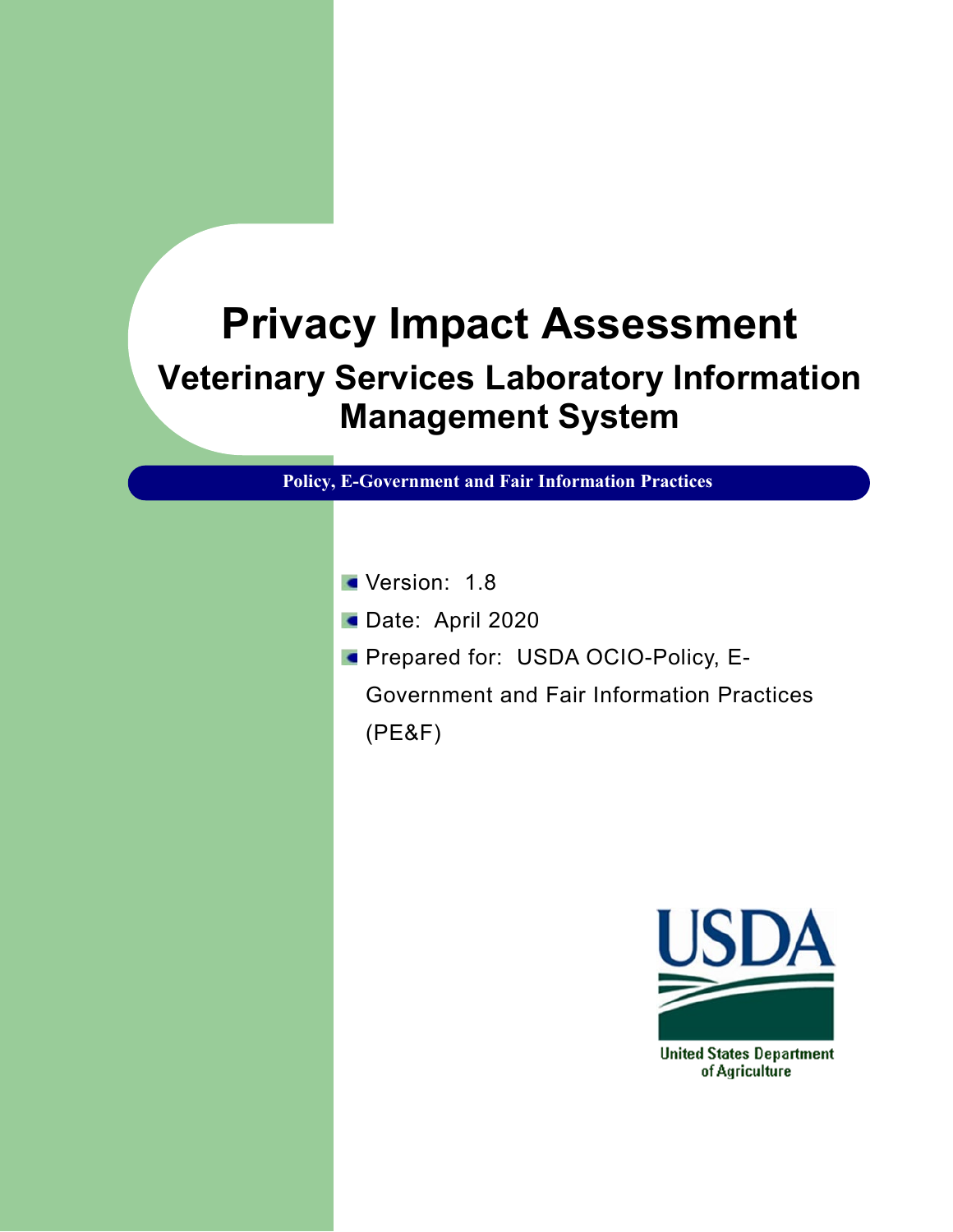

# **Privacy Impact Assessment for the**

# **VS Laboratory Information Management System (VS LIMS)**

**December 2019**

**Contact Point Robert Hazen USDA APHIS MRP IT**

**Reviewing Official** 

*Tonya Woods Director, Freedom of Information and Privacy Act Staff* **United States Department of Agriculture** *(301) 851-4076*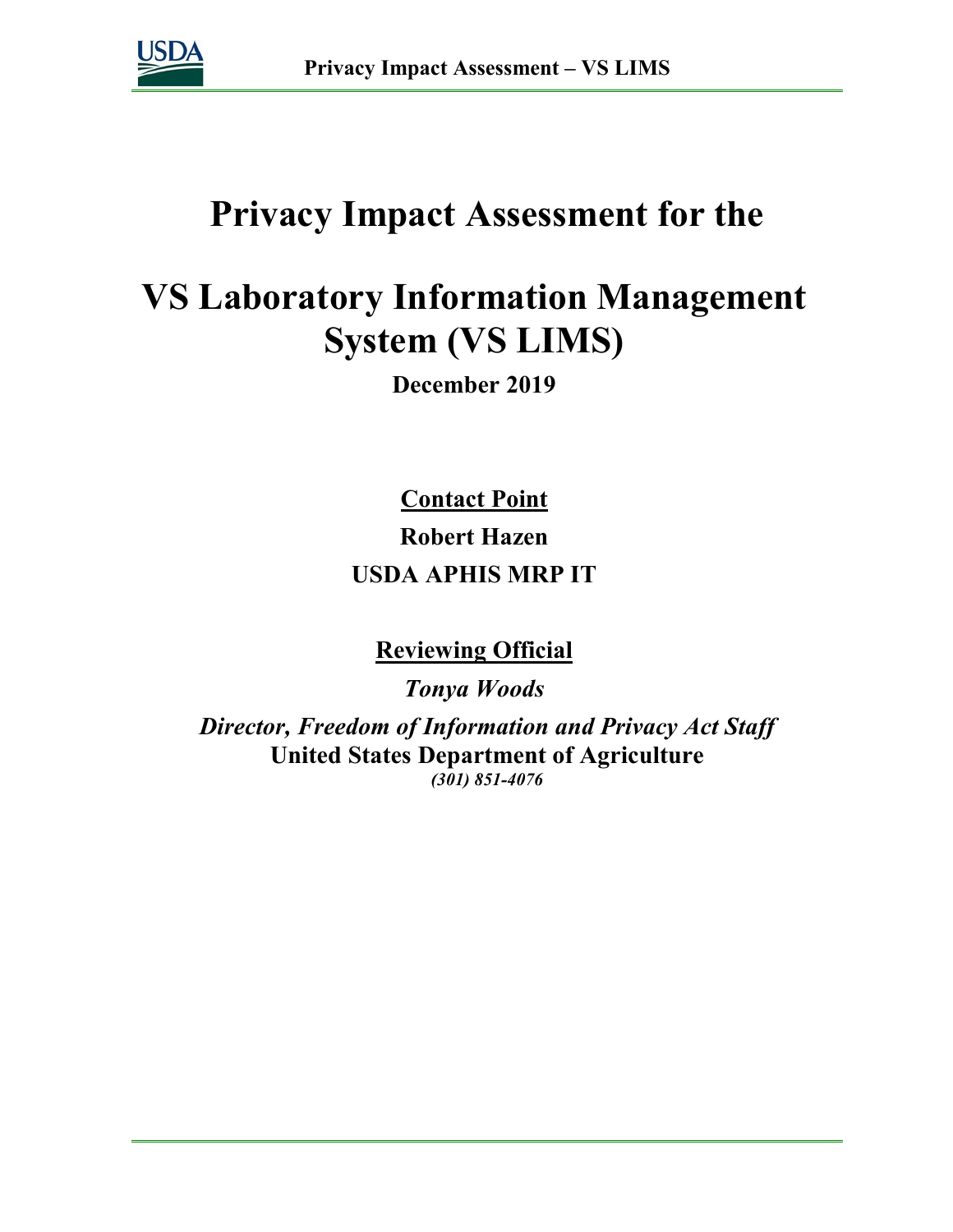

# Abstract

- This Privacy Impact Assessment (PIA) is for the USDA/APHIS/Veterinary Services (VS)/National Veterinary Services Laboratories (NVSL)/Laboratory Information Management System (LIMS).
- The VS LIMS is used to manage diagnostic testing, reagent and agent inventory efforts at USDA/APHIS/VS/D&B/NVSL. It holds information related to the submitters, animal owners, received test samples, testing data, usage history, and inventories of agents and reagents.
- This PIA was conducted because the system collects personally identifiable information from *customers*, *submitters and animal owners.*

### **Overview**

- The VS LIMS (also referred to as LIMS) is owned by NVSL.
- The VS LIMS is a laboratory information system that tracks and saves test results on diagnostic samples received at the NVSL. The information collected includes test results, submitter, animal owner, agent and reagent inventory samples, and sample information.
- The VS LIMS contains personal information from customers submitting diagnostic samples, and USDA employee names with job-related information.
- USDA employees enter data from laboratory records or paperwork provided by sample submitter into a form in the VS LIMS application, which the application stores in the database server. Requests for information are made in a similar manner. The request is compiled on the application server and transmitted to the database. The database renders the information back to the application which then displays the information to the authorized user. Automated reports are delivered via email or fax when authorized for release. Access to the VS LIMS is internal to USDA APHIS staff.
- Searchable Test Result Application for NVSL Diagnostics (STRAND) is owned by NVSL.
- STRAND is an Oracle Application Express (APEX) based application that allows customers and submitters to view test results, reports, and submission forms which have been released by the NVSL from LIMS. Customers can only output associated and linked to their submission.
- STRAND contains all information released on reports from the NVSL including submitter, owner, animal, and test result information.
- NVSL is using Pacific Biosciences for whole genome sequences to characterize and maintain reference strains diseases of national importance to animal agriculture and public health as described in the VS LIMS PTA. Currently PacBio is not FedRAMP certified although their services are in the FedRAMP-accredited Amazon Web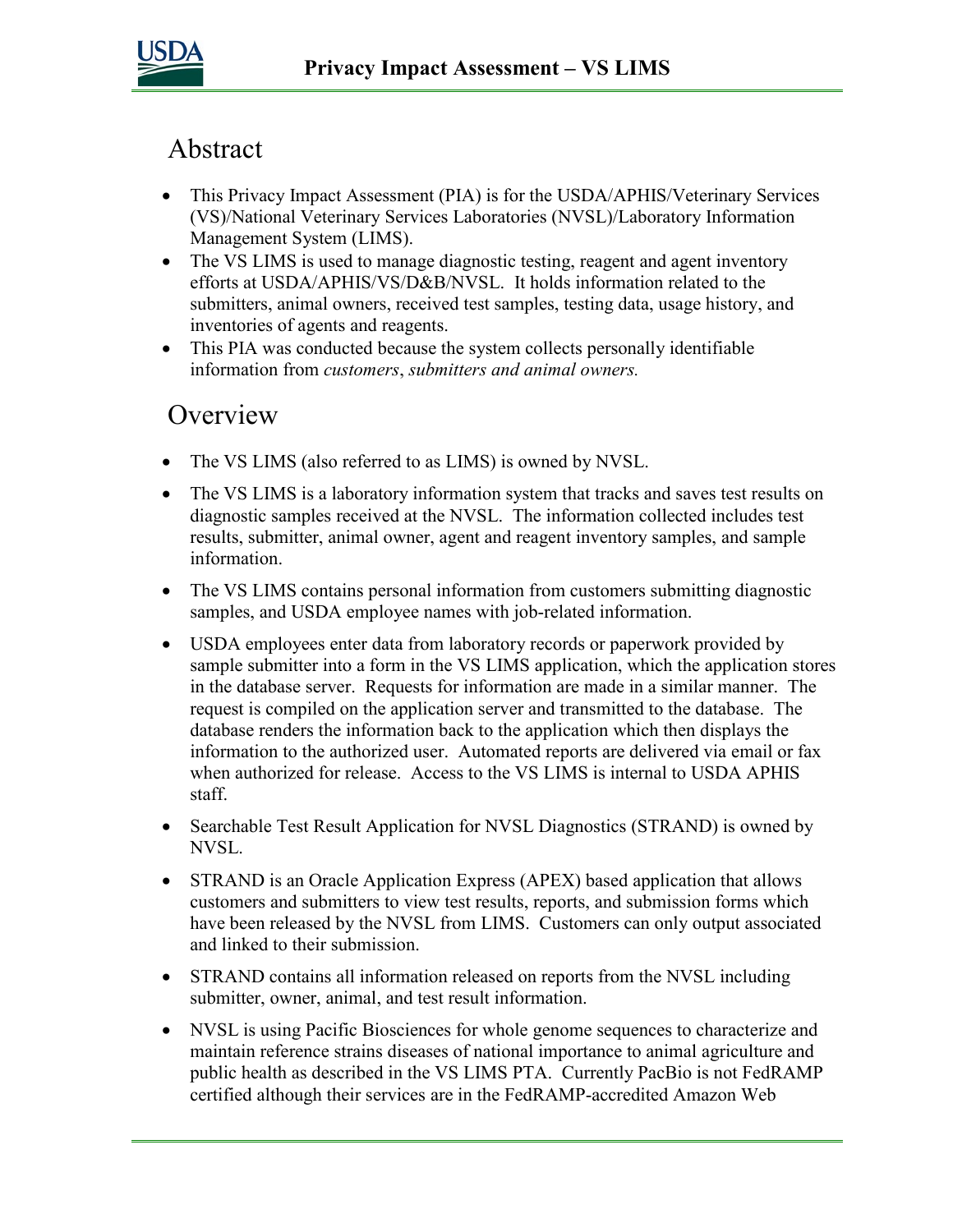

Services (AWS) Government Community Cloud (AWS GovCloud) which is accredited at the moderate level. Therefore, at the request of the USDA OCIO Compliance, Audit, Policy and Enforcement (CAPE) representatives, APHIS has conducted a risk based decision (RBD) for the use of the PacBio services. The USDA approved RBD can be located in CSAM.

• VS LIMS has an Authorization Date of 10 May 2017 and is categorized as a "Moderate" system.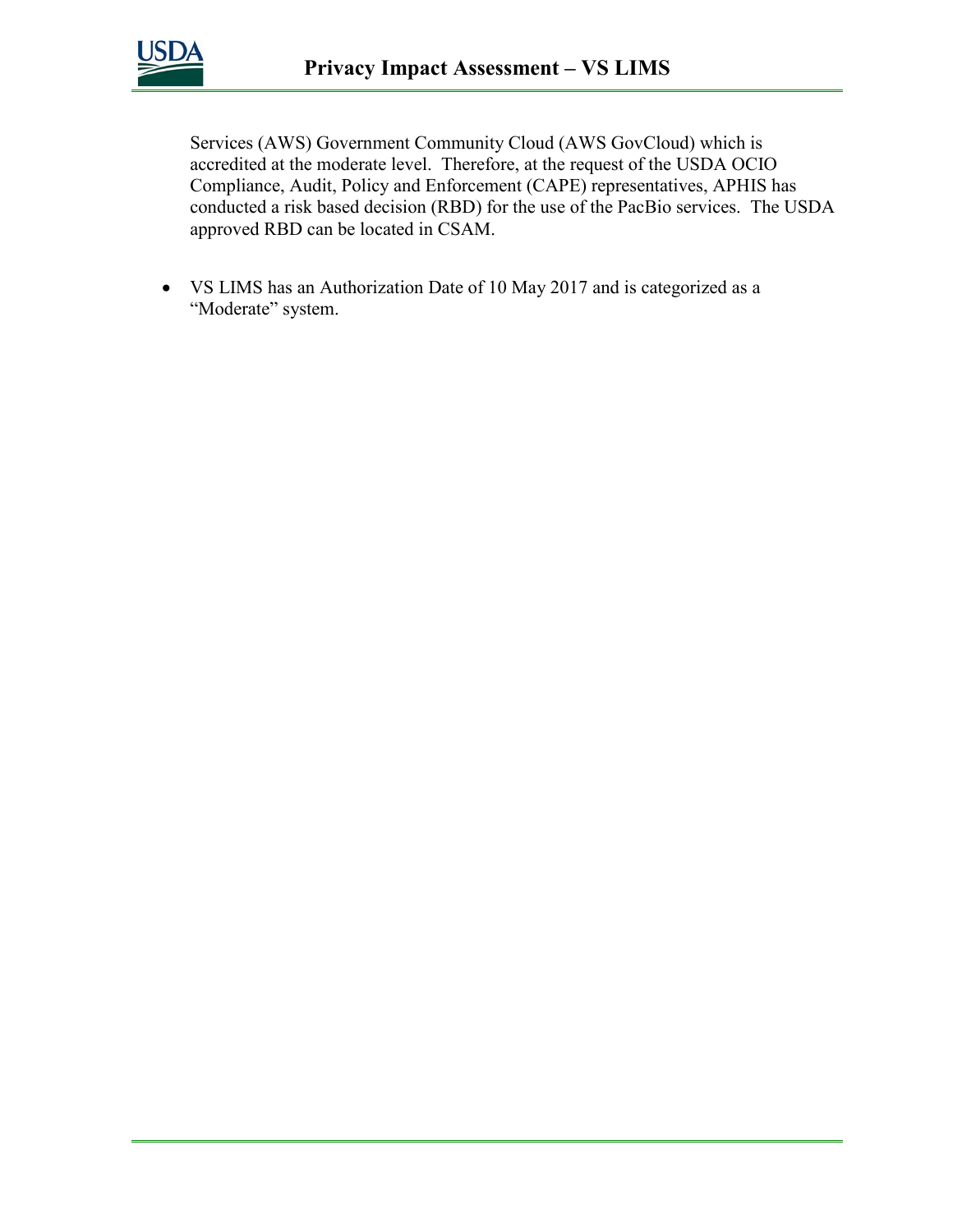

# Section 1.0 Characterization of the Information

The following questions are intended to define the scope of the information requested and/or collected as well as reasons for its collection as part of the program, system, rule, or technology being developed.

### **1.1 What information is collected, used, disseminated, or maintained in the system?**

Customer:

- Submitters of Diagnostic Samples
	- o Shipping Address
	- o Invoice Address
	- o Contact Name
	- o Contact Phone Number
	- o Contact e-mail

#### US Government Employee:

- Employee Information
	- o Employee Name
	- o Employee Job Title
	- o Employee Business Phone no.
	- o Employee E-mail
	- o Employee Supervisor
	- o Employee Organizational Group within NVSL and Center for Veterinary Biologics (CVB)

Diagnostic sample information

- Wildlife/ Zoo/ owner
- If owner then:
	- o Owner Name
	- o Owner City
	- o Owner State
	- o Owner Zip
	- o Owner Country
- Location of Animal
- Total Numbers of Animals
- Herd or Flock size
- Herd or Flock affected
- Herd or Flock Dead
- Date collected
- Collected by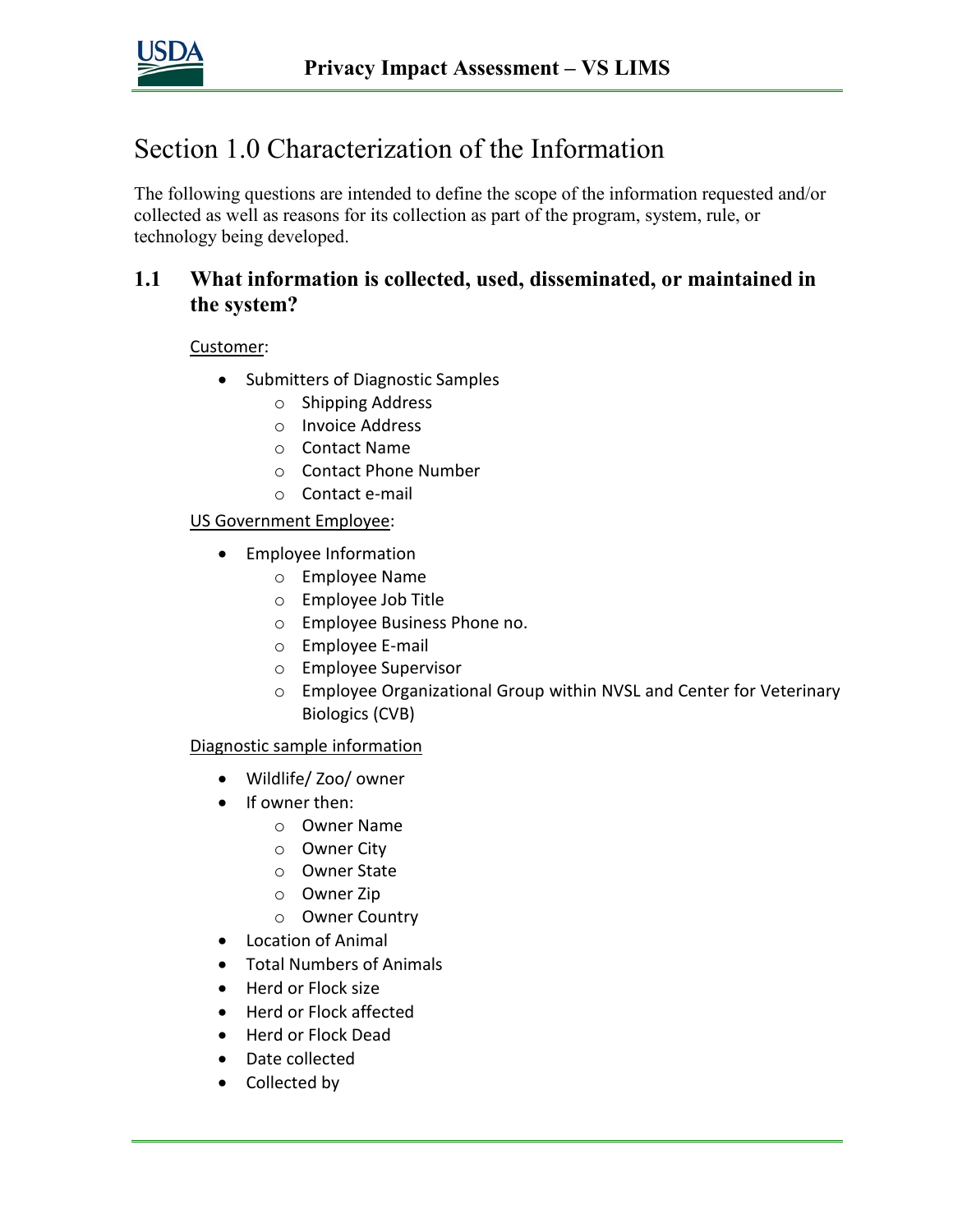

- Authorized by
- Preservation
- Purpose
- Country origin
- Country destination
- FAD Number
- Referral Number
- National Poultry Improvement plan (Y/N)
- Specimen
- Species
- O-Group
- Serotype
- Culture Number
- Clinical Role
- Contract number
- Comments

#### Slaughtering Establishment Information:

- Establishment ID
- Establishment Name
- Establishment Address
- Establishment City
- Establishment State
- Establishment Zip
- Establishment Country
- Establishment eMail
- Establishment Fax
- Establishment Phone

Tuberculosis Sample Information:

- Food Inspector Name
- Veterinarian Name
- Market Buyer Name
- Market Buyer Address
- Market Buyer City
- Market Buyer State
- Market Buyer Zip
- Market Buyer Country
- Lot number
- Number in Lot
- Number with Lesions
- Slaughter Date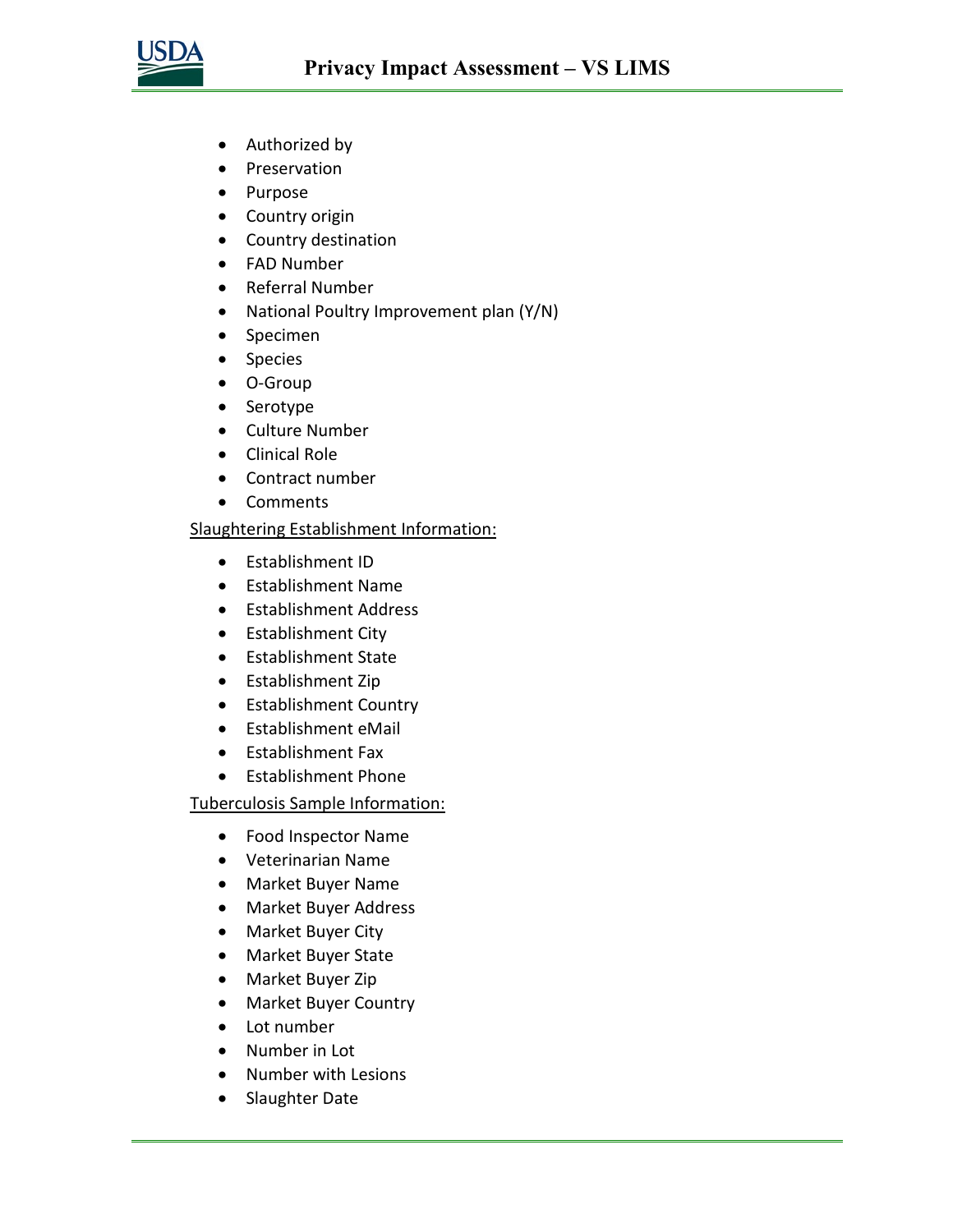

- Dressed Weight
- Live Weight
- Post Mortem Report
- Tissue
- Condition

Diagnostic testing information

- Tests requested
- Disease
- Concentration
- Sex
- Sample ID
- Animal ID
- Age
- Age Unit
- Age Classification

#### **Other**

- Tracking information on biological agents and toxins
- Tracking information on reagents.

#### **1.2 What are the sources of the information in the system?**

The sources of information in the system are from submission forms that accompany laboratory specimens sent into the laboratory for diagnostic testing. The NVSL receives approximately 50,000 submissions annually. Samples are received from State and private veterinary diagnostic laboratories, private veterinary practitioners, Federal meat inspectors, Federal field veterinarians, and others. In addition, the NVSL receives laboratory samples from other countries for import cases and for cases where diagnostic assistance is requested.

The system also contains an inventory of biological reference and reagent material developed at the NVSL. The biological reference material from the Amazon GovCloud AMI is not stored in LIMS.

### **1.3 Why is the information being collected, used, disseminated, or maintained?**

The information is required in order to process samples through the testing and reporting workflow in the laboratories. The system also maintains test records as required by APHIS policy.

#### **1.4 How is the information collected?**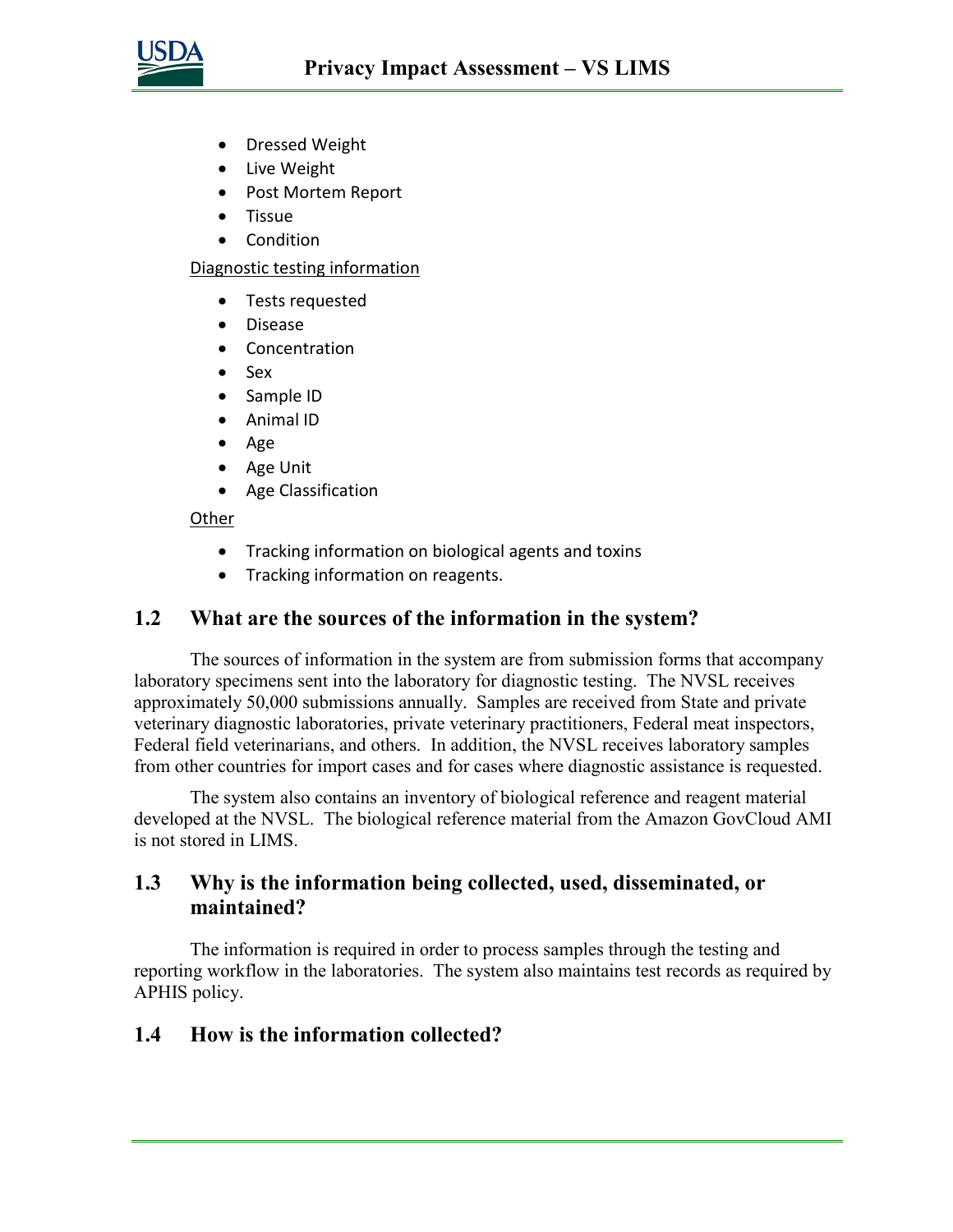

The information is collected using the OMB-approved NVSL submission form that best fits the type of sample being submitted. An official NVSL submission form is used for every sample submitted:

VS 10-4 – General Specimen Submission VS 10-3 – Request for Salmonella Serotyping VS 5-38 – Parasite Submission Form VS 6-35 – Report of Thoracic Granulomas in Regular Kill Animals VS 4-54 – Brucellosis Test Record Market Cattle Testing Program VS 5-14 – Dip Sample Data VS 17-31 – Dourine and Glanders Import Test Report

In addition, an inventory of biological reference and reagent material is maintained by authorized NVSL employees.

### **1.5 How will the information be checked for accuracy?**

The following steps are taken for data verification:

- 1. Submission form received at USDA and data entered by receiving technician.
- 2. Sample testing is performed and documented by lab technician.
- 3. Test results are entered into the system by a data entry clerk or lab technician.
- 4. Lab Manager checks for accuracy by reviewing submission documents and test result's document that were entered into the system by a clerk or technician.
- 5. Case Coordinator verifies completeness of data by reviewing documents.

Data are randomly audited by internal quality assurance personnel. Data are occasionally audited by external auditors conducting peer reviews or accreditation audits to ensure the NVSL is adhering to strict ISO accreditation standards.

A group of SQL statements run weekly to look for data integrity issues. These SQL statements currently checks for errors in a variety of areas (including but not limited to):

- Closed accessions where all appropriate accession level data appropriately shows the accession as closed.
- Closed accessions with parent samples that have not either been authorized or cancelled.
- Accessions flagged as part of an outbreak but the outbreak name is null.
- Billable accessions where there are errors in billing data.

Whenever a developer notices a new problem with data, they are asked to develop a SQL statement that can be used to detect if that data problem comes up again in the future.

### **1.6 What specific legal authorities, arrangements, and/or agreements defined the collection of information?**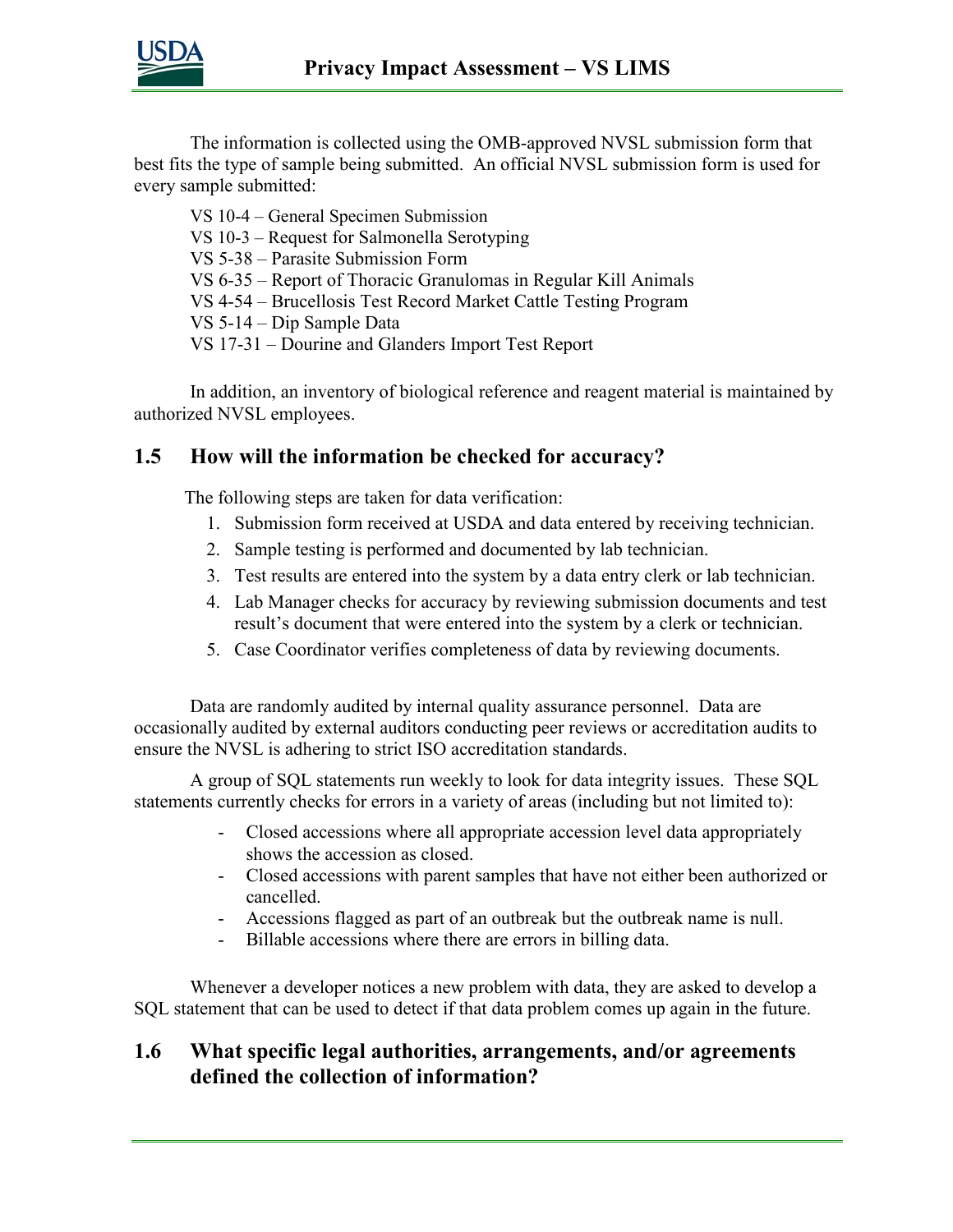

The collection of information in the VS LIMS system is thru OMB-approved forms 10-4, 10-3, 5-38, 6-35 and 5-14. Additional information on these forms can be found at:

[http://www.aphis.usda.gov/animal\\_health/lab\\_info\\_services/forms\\_publications.shtml.](http://www.aphis.usda.gov/animal_health/lab_info_services/forms_publications.shtml) Validity of these forms invokes OMB's approval number:

U.S Legal Code: Title 7, Chapter 9, #8308 is invoked to validate the collection of information.

U.S Legal Code: Title 7, Chapter 9 #8308: Detection, control and eradication of diseases and pests:

#### **(A) In general**

The Secretary may carry out operations and measures to detect, control or eradicate any pest or disease of livestock (including the drawing of blood and diagnostic testing of all animals), including animals at a slaughterhouse, stockyard or other point of concentration.

#### **(B) Compensation**

#### **(1) In general**

The Secretary may pay a claim arising out of the destruction of any animal, article, or means of conveyance consistent with the purposes of this chapter.

#### **(2) Specific Cooperative programs**

The Secretary shall compensate industry participants and state agencies that cooperate with the Secretary in carrying out operations and measure under subsection (A) for 100 percent of eligible costs relating to cooperative programs involving Federal, State and industry participants to control diseases of low pathogenicity in accordance with regulations issued by the secretary.

#### **(3) Reviewability**

The action of the Secretary in carrying out paragraph (1) shall not be subject to review by any officer or employee of the Federal government other than the secretary or the designee of the secretary.

#### **1.7 Privacy Impact Analysis: Given the amount and type of data collected, discuss the privacy risks identified and how they were mitigated.**

All access to LIMS is internal to NVSL staff. Submitting veterinarians, Area Veterinarian in Charge, and State veterinarians can only read test reports through STRAND, which is fed by LIMS. This group does not have direct access to LIMS.

User accounts control the permissions in the LIMS. The LIMS functions are assigned to roles. A user account is granted one or more roles. At login, the user must select a role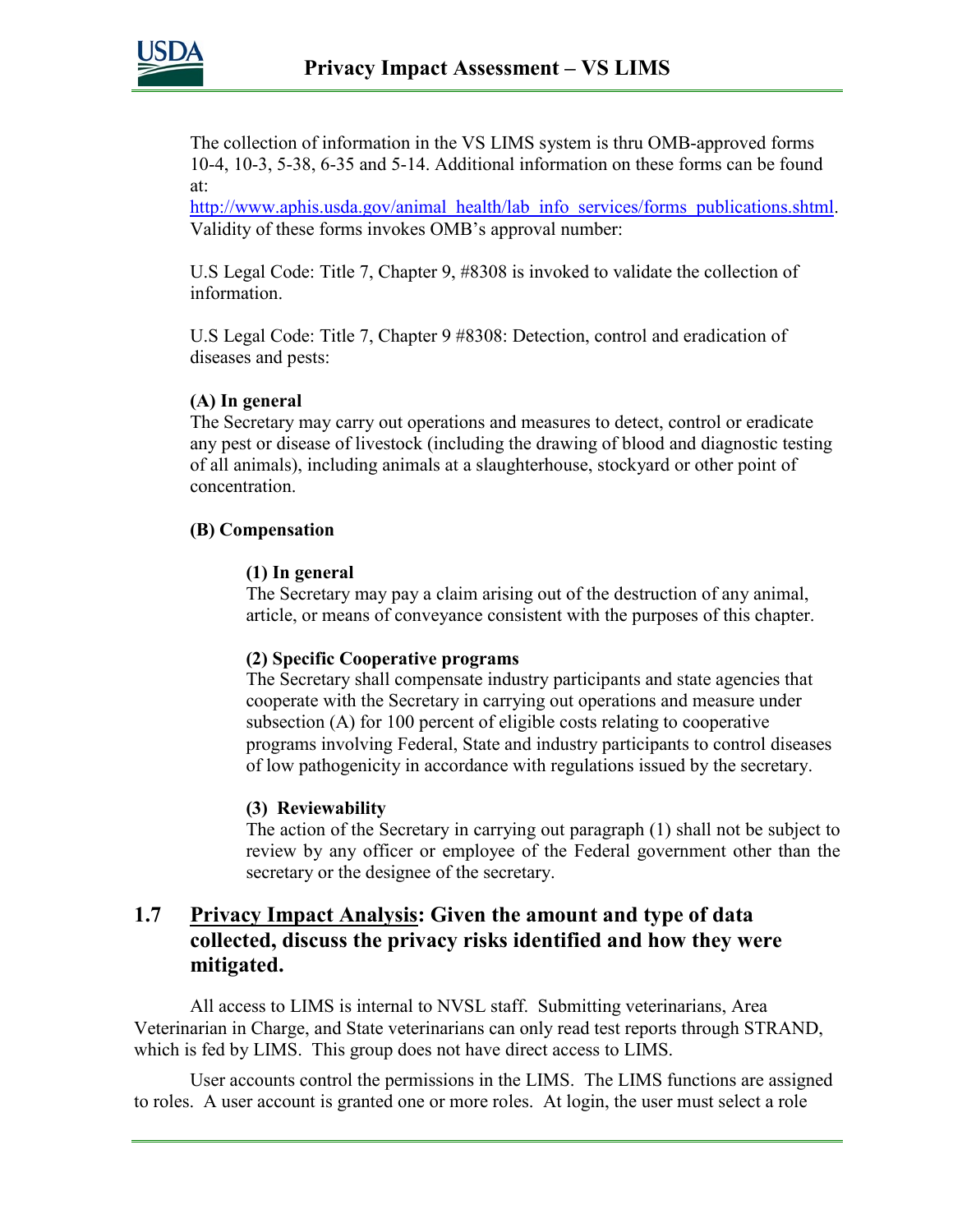

they have been granted which enables the associated functions. Users only see roles they have been granted. Row level access to information is enforced by the application. There are approximately 200 users to the system. The users are APHIS employees that are located at the USDA offices in Ames, Iowa, or Plum Island, New York.

Submitting veterinarians, Area Veterinarian in Charge, and State veterinarians must authenticate to STRAND via an eAuthentication Level 2 account (authorization without PIV) and are granted read-only permissions to view the results for tests which they have submitted.

There are no connections between LIMS and a PacBio SMRT AMI. No privacy risks have been identified between these two items. AMI has no connection to LIMS data. AMI output is not stored in LIMS.

### Section 2.0 Uses of the Information

The following questions are intended to delineate clearly the use of information and the accuracy of the data being used.

#### **2.1 Describe all the uses of information.**

Records in the system document the submission forms and the intake of laboratory specimens sent to NVLS for diagnostic testing. Records are used to store information from veterinary diagnostic laboratories, private veterinary practitioners, Federal meat inspectors, Federal field veterinarians, and others for the purpose of returning their test results to them. Each submission is attributed a unique, miscellaneous accession number. For the small number of cases sent to PacBio, the accession number is used to identify only the sample. The accession number does not contain PII and NVSL can use the accession number to link the PacBio results to the original submitter.

Records in the system document the results of individual animal disease testing performed by or under the auspices of the NVSL. Records include official test reports for animal import, export, movement, and program disease status certifications. Also included are official test results for suspected foreign animal disease investigations and for animal diseases targeted by the USDA for control or eradication.

Records in the system provide current and historical data used for detecting animal diseases, conducting emergency responses, conducting and evaluating animal disease control measures, performing epidemiological investigations, and forecasting possible animal disease occurrences and outbreaks.

Animal disease that require more in depth testing is sent to a Pacific Biosciences (PacBio) Single Molecule, Real-Time (SMRT) sequencing platform which is provided by Amazon GovCloud and is used by BNVSL. PacBio is used to meet NVSL' responsibility to characterize and maintain reference strains of diseases of national importance to animal agriculture and public health. Every sample of the 200,000 received annually by NVSL is assigned an accession number that is stored in LIMS. This accession number is included with the shipment and is the only LIMS data associated with PacBio.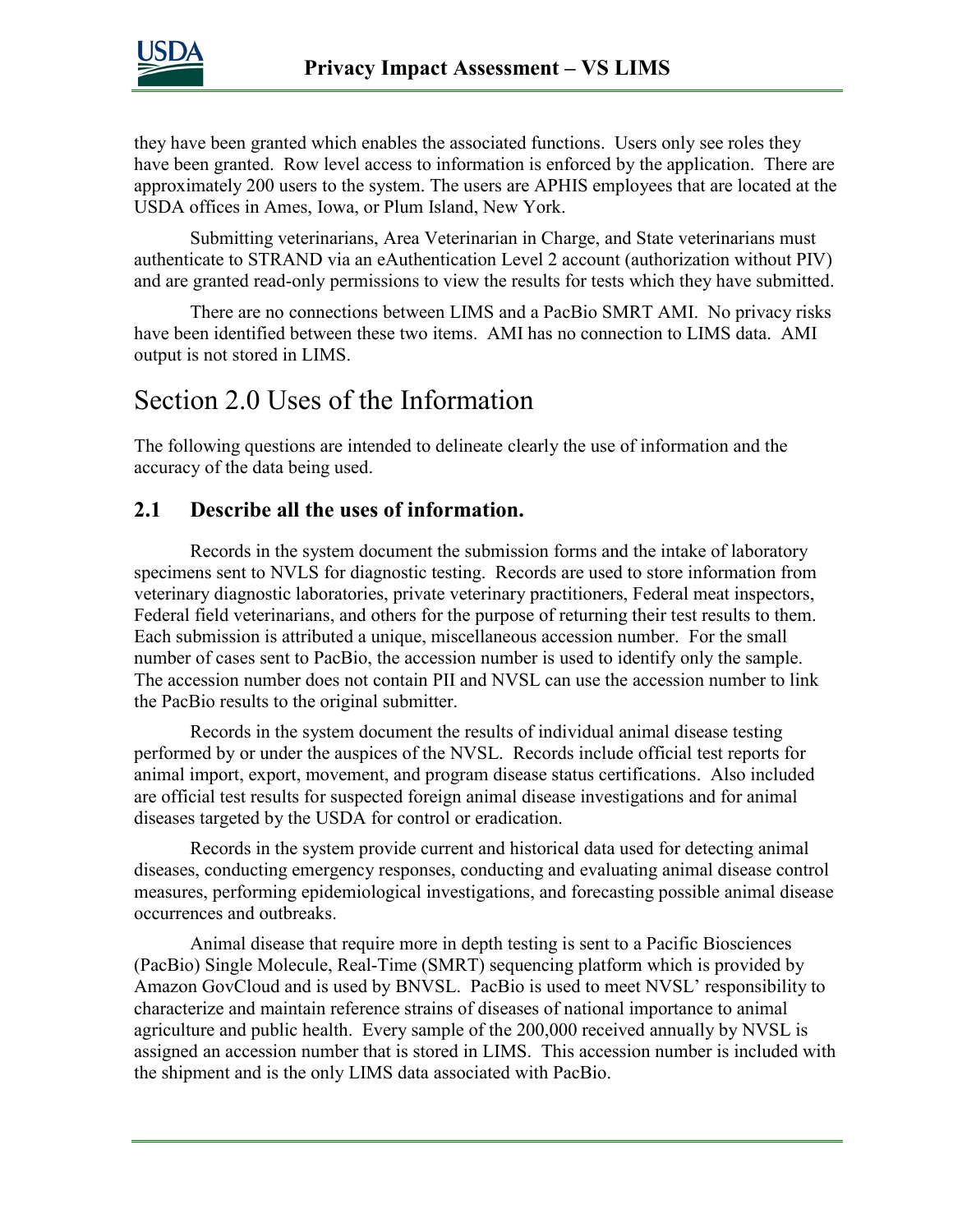

The results from PacBio are reviewed, annotated and made publically available at the National Center for Biotechnology Information (NCBI). The whole genome is then immediately available for any nation managing a disease or outbreak by USDA. The digital output from the PacBio is not stored in LIMS.

#### **2.2 What types of tools are used to analyze data and what type of data may be produced?**

LIMS uses Crystal Reports and a PDF toolkit, which are integrated with the LabWare Commercial-Off-The Shelf (COTS) software. LIMS does not use open source software. The analysis of data by the system is limited formatting functionality offered by Crystal Reports and the PDF file format.

The system can produce reports based on specific fields which are then manually analyzed by APHIS VS STAS NVSL staff.

#### **2.3 If the system uses commercial or publicly available data please explain why and how it is used.**

The system does not use commercial or publicly available data. Access to PacBio SMRT software on the AMI is a commercial source of data that is not loaded, stored, or used in LIMS.

#### **2.4 Privacy Impact Analysis: Describe any types of controls that may be in place to ensure that information is handled in accordance with the above described uses.**

Privacy rights of the customer and employees will be protected by USDA and NVSL management. Target systems also have security controls to address access to and security of information.

- All access to the data in the system is controlled by formal authorization. Each individual's supervisor must identify (authorize) what functional roles that individual needs in the LIMS system. Once the roles have been identified, the individual must pass a proficiency test approved by the Quality Assurance staff and perform tasks associated with that role. Once the completed forms for both have been received verifying both areas, the individual is given access to the production instance of LIMS.
- All access to the system is limited by username and password.
- All access to the network is limited by PIV and pin two factor authentication.
- Access to information in the system is controlled using role-based access that limits access to relevant information and prevents access to unauthorized information.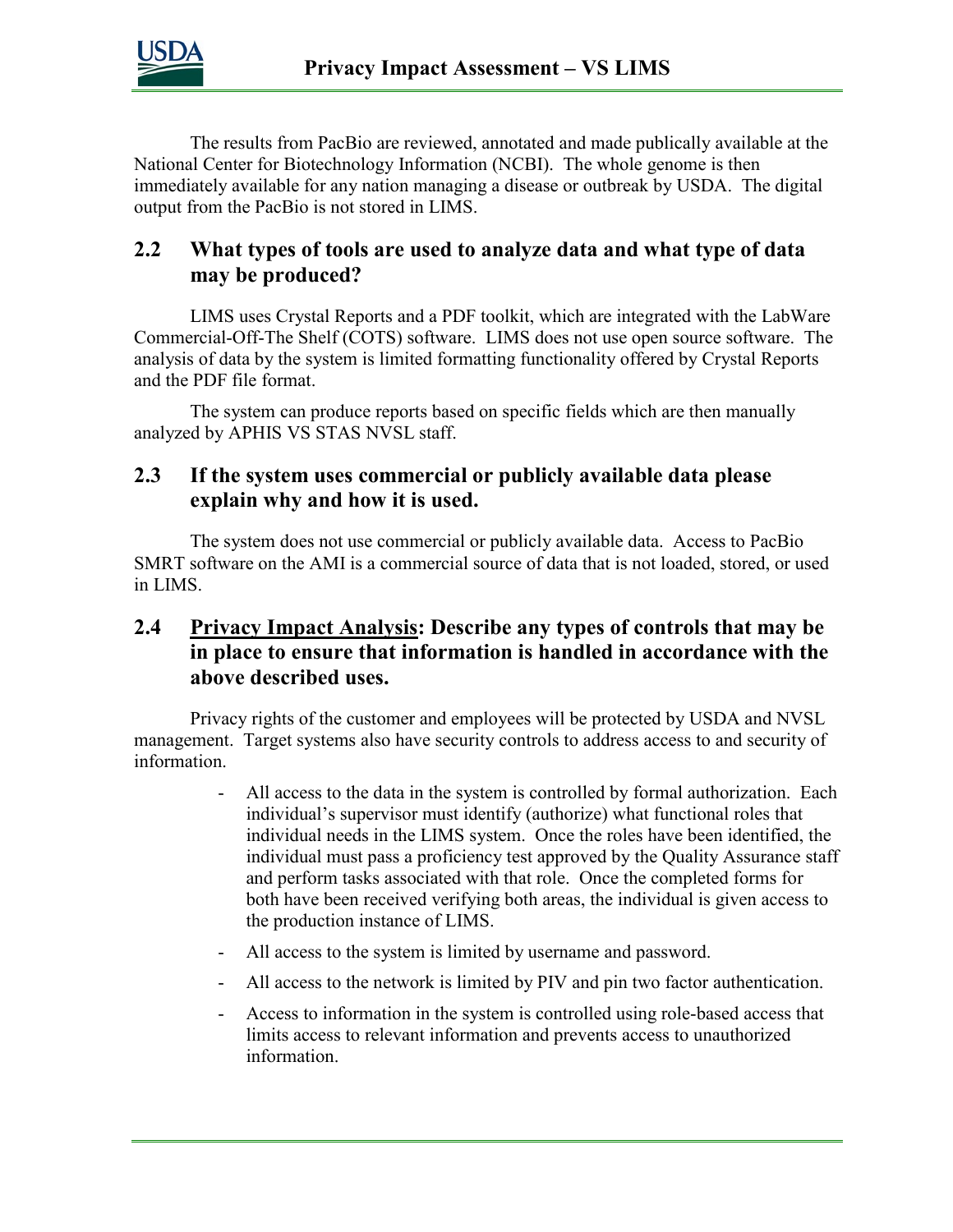

- Users are trained and are required to formally confirm that they understand value and sensitivity of data in the system.
- All users receive formal system training and are required to pass a proficiency test before being given access to the system.
- Warning banner must be acknowledged before logging in.

# Section 3.0 Retention

The following questions are intended to outline how long information will be retained after the initial collection.

### **3.1 How long is information retained?**

A select number of records are maintained "indefinitely" aka "permanent value" by NARA.: [http://www.archives.gov/records-mgmt/publications/disposition-of-federal-records/chapter-](http://www.archives.gov/records-mgmt/publications/disposition-of-federal-records/chapter-4.html)[4.html.](http://www.archives.gov/records-mgmt/publications/disposition-of-federal-records/chapter-4.html)

Paper records are retained for a minimum of 3 years. Data is maintained in the system for 25 years. The data is archived at 5 years intervals.

### **3.2 Has the retention period been approved by the component records officer and the National Archives and Records Administration (NARA)?**

No. POA&M ID 30015 was established to track the Records Scheduling request to NARA.

### **3.3 Privacy Impact Analysis: Please discuss the risks associated with the length of time data is retained and how those risks are mitigated.**

Risks associated with data retention are minimal and include the possibility of the data being accessed by unauthorized personnel. However, test reports and submission forms contain data of limited use. Personally Identifiable Information (PII) would be limited to names, addresses, and phone numbers of submitters; data that are usually easily accessible by other means.

## Section 4.0 Internal Sharing and Disclosure

The following questions are intended to define the scope of sharing within the United States Department of Agriculture.

#### **4.1 With which internal organization(s) is the information shared, what information is shared and for what purpose?**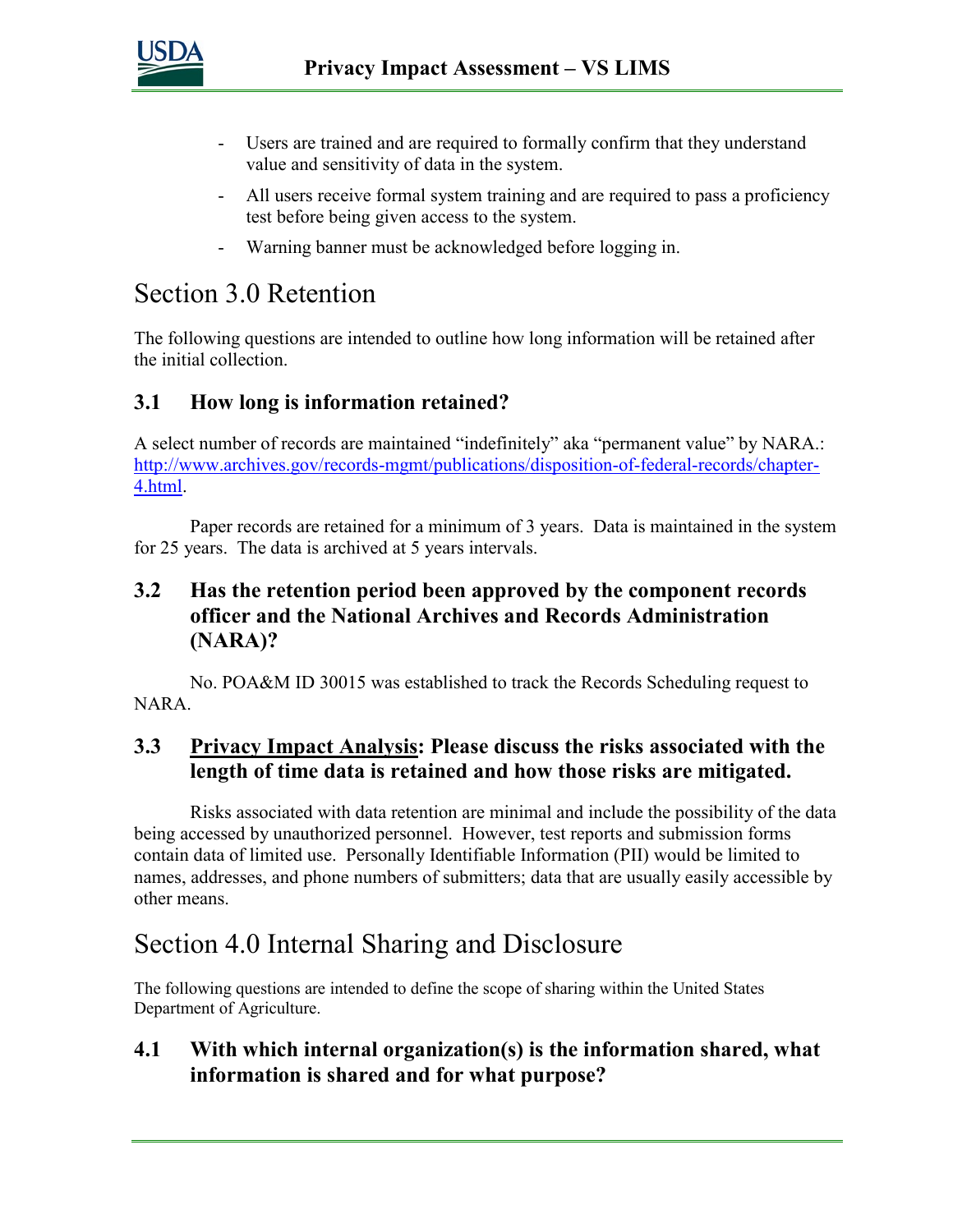

For customers who pay via National Finance Center (NFC), LIMS billing data for diagnostic testing and reagents will be transferred to the NFC via the APHIS/VS User Fees System (UFS).

Information is also shared within USDA that includes report data released by the NVSL to the APHIS VS Surveillance, Preparedness, & Response Services (SPRS) District Directors. Information is also shared with VS staff for administration, oversight, and decision-making about animal disease program activities, and USDA officials for investigating possible violations of USDA regulations and Federal laws. This sharing of information is compatible with the purpose of diagnosing animal diseases and supporting VS disease control and eradication programs.

#### **4.2 How is the information transmitted or disclosed?**

Information is disclosed within the USDA using automated reports that are delivered via email, fax, or digital file when authorized for release.

All access to LIMS is internal to USDA APHIS staff. Submitting veterinarians, Area Veterinarian in Charge, and State veterinarians receive test reports through STRAND. The STRAND application is fed by LIMS, but they have no direct access to LIMS.

Data is retrieved by either an accession number, which is a system generated ID, or a sample number which was assigned by the submitter. Searches may also be performed using personally identifiable information such as submitter first name, last name, or company name in order to determine accession numbers associated with their submitter number.

- **4.3 Privacy Impact Analysis: Considering the extent of internal information sharing, discuss the privacy risks associated with the sharing and how they were mitigated.** 
	- All access to the data in the system is controlled by formal authorization.
	- All access to the system is limited by username and password or eAuthentication.
	- The application limits access to relevant information and prevents access to unauthorized information.
	- Users are trained and required to formally confirm that they understand value and sensitivity of data in the system.
	- All users receive formal system training and are required to pass a proficiency test before being given access to the system.
	- Warning banner must be acknowledged before logging in.
	- Shared information is restricted to what pre-defined views and procedures allow.
	- All information sharing with internal systems is done over the internal APHIS network.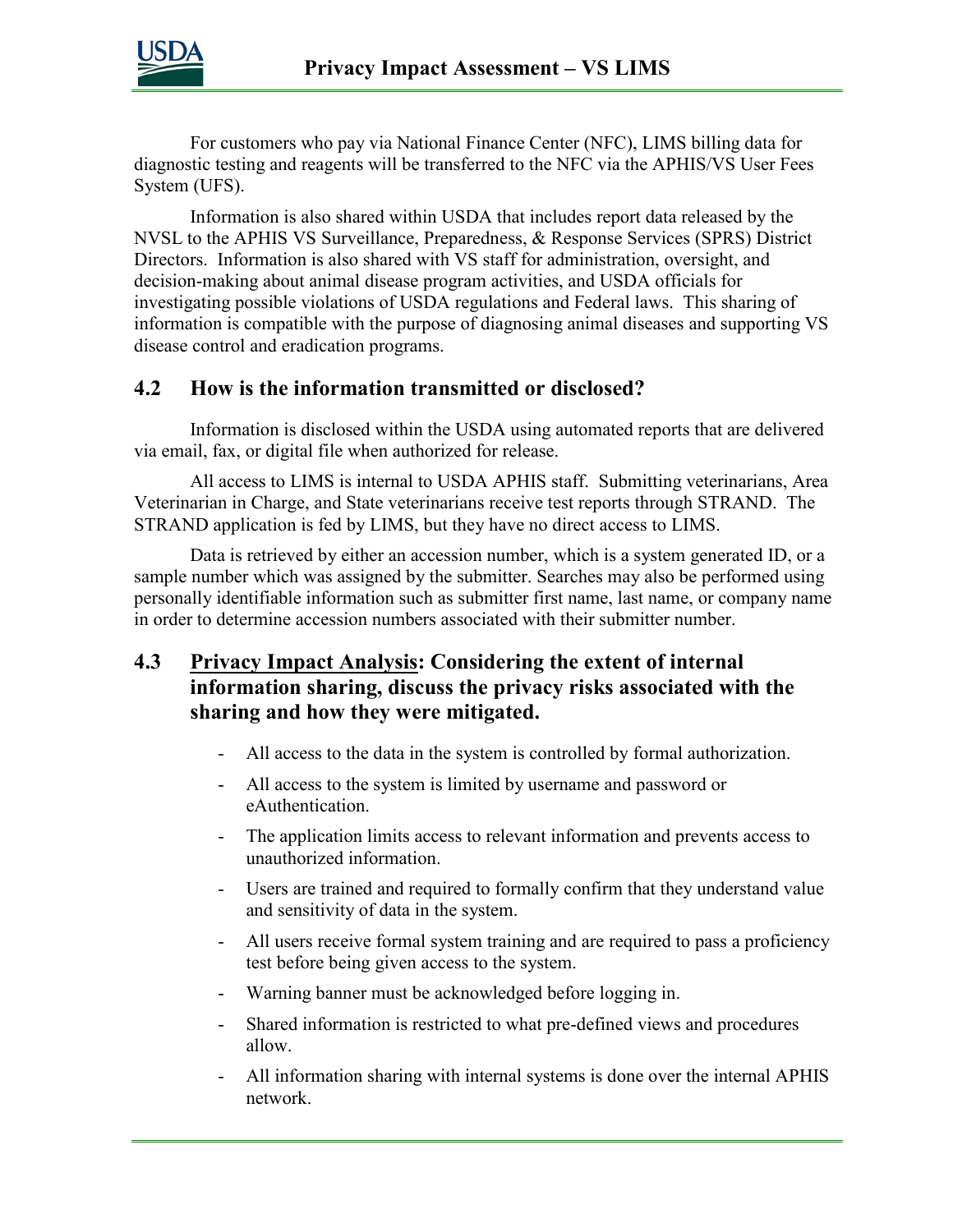

- Encryption of information in transit between systems is defined by the host systems (USDA, APHIS, VS, UFS and National Animal Health Laboratory Network Information System), not LIMS. LIMS will comply with mandated encryption settings when communicating with said systems.

# Section 5.0 External Sharing and Disclosure

The following questions are intended to define the content, scope, and authority for information sharing external to USDA which includes Federal, state and local government, and the private sector.

#### **5.1 With which external organization(s) is the information shared, what information is shared, and for what purpose?**

In addition to those disclosures generally permitted under 5 U.S.C. 552a(b) of the Privacy Act, records maintained in the system may be disclosed outside USDA as follows:

(1) To the State animal health official in each State, State veterinary examining or licensing boards, and the American Association of Veterinary State Boards to certify accreditation or license status or exchange information regarding disciplinary action(s);

(2) To the public for the purpose of locating and contacting an accredited veterinarian who has granted APHIS permission to provide business contact information;

(3) To the appropriate agency, whether Federal, State, local, or foreign, charged with responsibility of investigating or prosecuting a violation of law or of enforcing, implementing, or complying with a statute, rule, regulation, or order issued pursuant thereto, of any record within this system when information available indicates a violation or potential violation of law, whether civil, criminal, or regulatory in nature, and either arising by general statute or particular program statute, or by rule, regulation, or court order issued pursuant thereto;

(4) To the Department of Justice when: (a) The agency, or any component thereof; or (b) any employee of the agency in his or her official capacity; or (c) any employee of the agency in his or her individual capacity where the Department of Justice has agreed to represent the employee; or (d) the United States is a party to litigation or has an interest in such litigation, and the use of such records by the Department of Justice is deemed by the agency to be relevant and necessary to the litigation; provided, however, that in each case, the agency determines that disclosure of the records to the Department of Justice is a use of the information contained in the records that is compatible with the purpose for which the records were collected;

(5) For use in a proceeding before a court or adjudicative body before which the agency is authorized to appear when: (a) The agency, or any component thereof; or (b) any employee of the agency in his or her official capacity; or (c) any employee of the agency in his or her individual capacity where the agency has agreed to represent the employee; or (d) the United States is a party to litigation or has an interest in such litigation, and the agency determines that use of such records is relevant and necessary to the litigation; provided, however, that in each case, the agency determines that disclosure of the records to the court is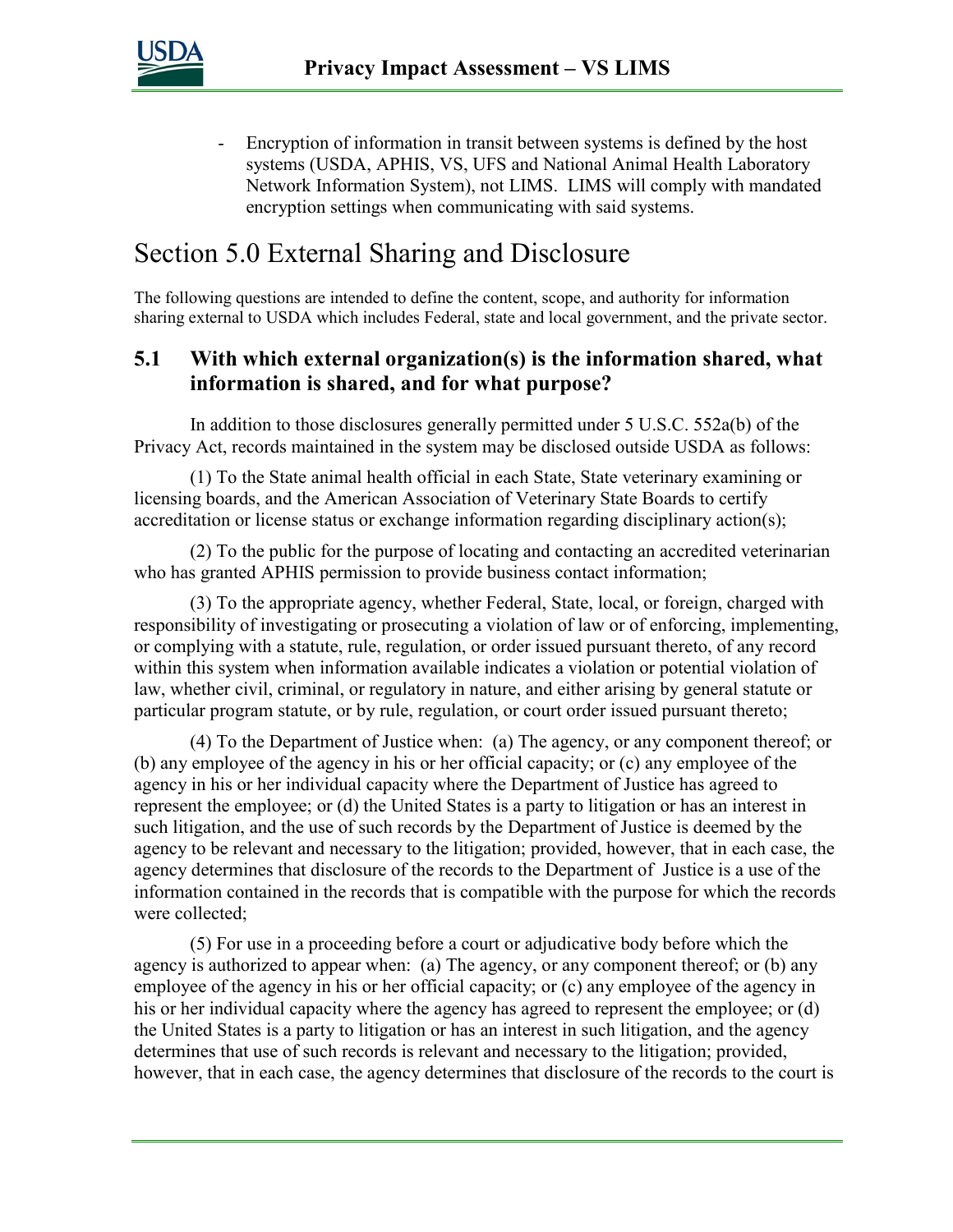

a use of the information contained in the records that is compatible with the purpose for which the records were collected;

(6) To appropriate agencies, entities, and persons when: (a) The agency suspects or has confirmed that the security or confidentiality of information in the system of records has been compromised; (b) the agency has determined that as a result of the suspected or confirmed compromise there is a risk of harm to economic or property interests, a risk of identity theft or fraud, or a risk of harm to the security or integrity of this system or other systems or programs (whether maintained by the agency or another agency or entity) that rely upon the compromised information; and (c) the disclosure made to such agencies, entities, and persons is reasonably necessary to assist in connection with the agency's efforts to respond to the suspected or confirmed compromise and prevent, minimize, or remedy such harm;

(7) To contractors and other parties engaged to assist in administering the program. Such contractors and other parties will be bound by the nondisclosure provisions of the Privacy Act;

(8) To USDA contractors, partner agency employees or contractors, or private industry employed to identify patterns, trends, or anomalies indicative of fraud, waste, or abuse. Such contractors and other parties will be bound by the nondisclosure provisions of the Privacy Act;

(9) To a congressional office from the record of an individual in response to an inquiry from the congressional office made at the written request of that individual; and

(10) To the National Archives and Records Administration or to the General Services Administration for records management inspections conducted under 44 U.S.C. 2904 and 2906.

### **5.2 Is the sharing of personally identifiable information outside the Department compatible with the original collection? If so, is it covered by an appropriate routine use in a SORN? If so, please describe. If not, please describe under what legal mechanism the program or system is allowed to share the personally identifiable information outside of USDA.**

NVSL plans to share data collected in the LIMS database with the following:

- Submitting veterinarian and State veterinarians of the submitter state, animal owner state, and animal location state
- Federal officials to manage animal disease events

A SORN has been published and is named APHIS-19 Laboratory Information Management System. Information shared with the submitting veterinarian and State veterinarian will be identified as a "routine use" in the SORN.

The animal health protection act: Title 7, CFR Chapter 109 specifically parts 8301, 8308, and 8310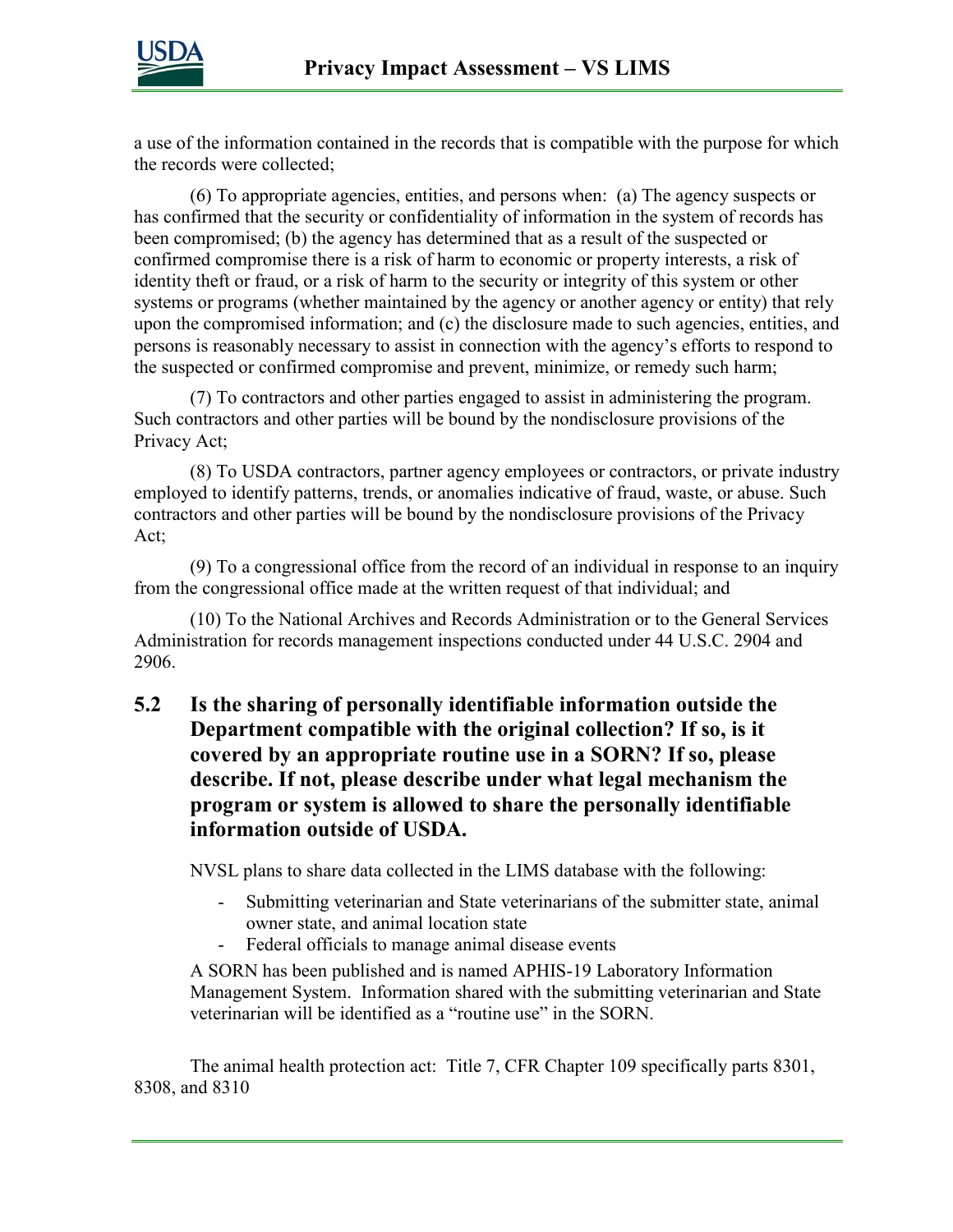

#### **5.3 How is the information shared outside the Department and what security measures safeguard its transmission?**

Submitting veterinarians and State veterinarians receive test reports by email and/or through STRAND, but they have no direct access to LIMS.

### **5.4 Privacy Impact Analysis: Given the external sharing, explain the privacy risks identified and describe how they were mitigated.**

The risks identified are minimal as they will only include sharing names and addresses of animal owners that are likely to be easily available to the State Veterinarians through other avenues such as plat maps or property tax records. The risks are mitigated through only sharing the data with the submitting veterinarian and State veterinarians of the submitter state, animal owner state, and animal location state that need to be aware of diseases and tests results in their state.

## Section 6.0 Notice

The following questions are directed at notice to the individual of the scope of information collected, the right to consent to uses of said information, and the right to decline to provide information.

#### **6.1 Does this system require a SORN and if so, please provide SORN name and URL.**

Yes, APHIS-19 Laboratory Information Management System, *https://www.federalregister.gov/articles/2013/10/01/2013-23868/privacy-act-systems-ofrecords-labware-laboratory-information-management-system*

#### **6.2 Was notice provided to the individual prior to collection of information?**

Yes. The SORN has been published.

#### **6.3 Do individuals have the opportunity and/or right to decline to provide information?**

No, individuals that submit samples to be tested at the laboratory must submit all data required to assign appropriate test and report results. Individuals are not compelled to submit samples to the laboratory, however if an individual does choose to submit samples, required information to include personal information must be included to provide information and services to the customer.

#### **6.4 Do individuals have the right to consent to particular uses of the information? If so, how does the individual exercise the right?**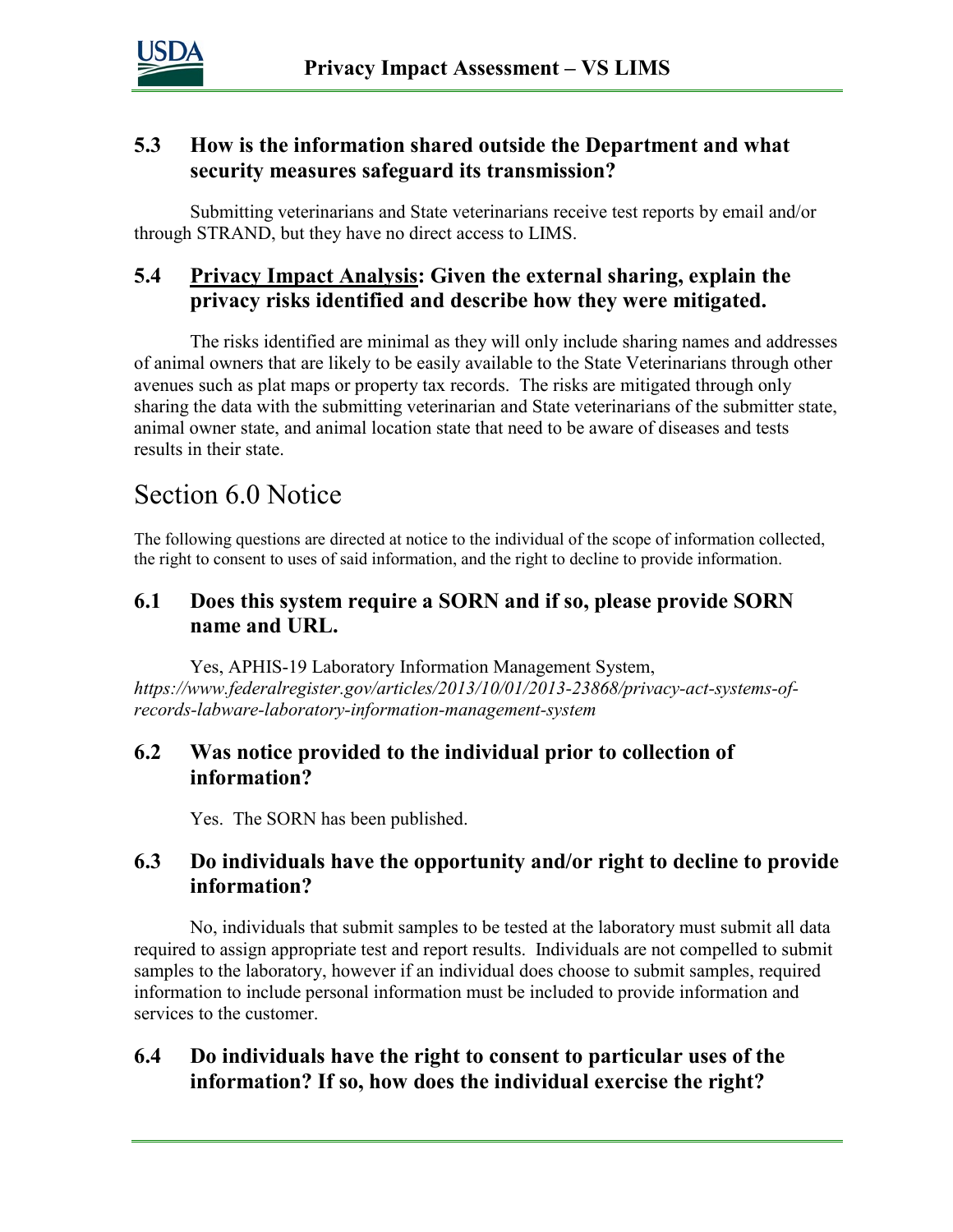

No, the submitters' data are treated uniformly.

### **6.5 Privacy Impact Analysis: Describe how notice is provided to individuals, and how the risks associated with individuals being unaware of the collection are mitigated.**

Notice is provided to customers through APHIS SORN 19. Data are collected with the individual's knowledge, and data are voluntarily submitted to the laboratory along with test samples.

# Section 7.0 Access, Redress and Correction

The following questions are directed at an individual's ability to ensure the accuracy of the information collected about them.

#### **7.1 What are the procedures that allow individuals to gain access to their information?**

Any individual may obtain information from a record in the system that pertains to him or her. All inquiries should be addressed in **one** of the following manners:

#### **VIA MAIL:**

Animal and Plant Health Inspection Service Director, Freedom of Information and Privacy Act Staff 4700 River Road, Unit 50 Riverdale, MD 20737

#### **VIA FACSIMILE:** 301-734-5941

**VIA E-MAIL:** foia.officer@aphis.usda.gov

(NOTE: While e-mail attachments are often an important and legitimate means of conducting business, they also have the potential to cause great harm to our e-mail infrastructure, as well as to individual workstations. Please place the text of your FOIA request into the 'body' of the email message.)

**VIA Web Request Form:** Located at the following link https://www.aphis.usda.gov/aphis/resources/foia/ct\_how\_to\_submit\_a\_foia\_request

#### **7.2 What are the procedures for correcting inaccurate or erroneous information?**

Inaccurate data are corrected by submitting requests to the Information Management group at the laboratory, and laboratory manager approval is required in order for corrections to be made, and detailed auditable records are produced when changes are made identifying who authorized and made the change, and when it was made.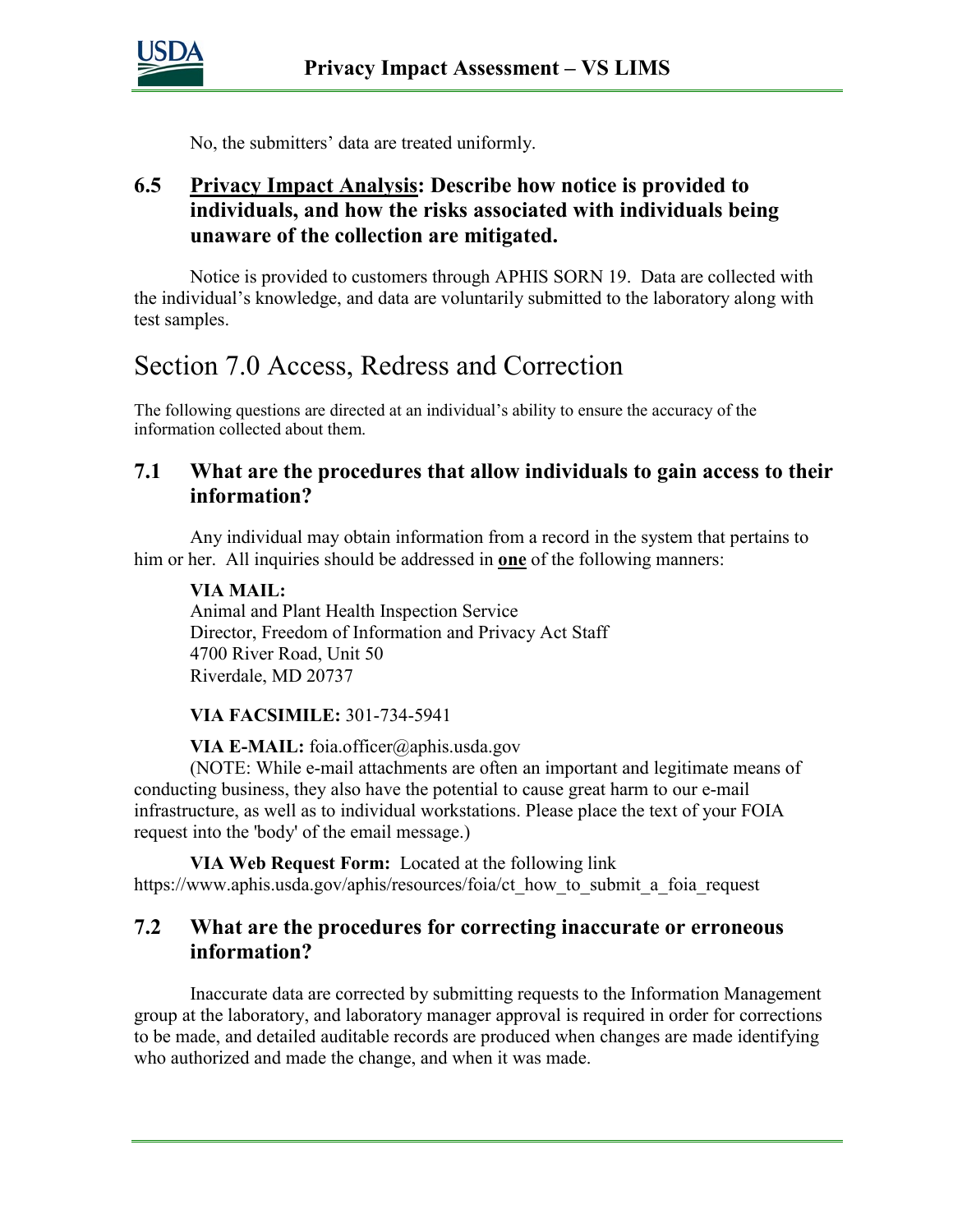

#### **7.3 How are individuals notified of the procedures for correcting their information?**

NVSL user documents contain the NVSL contact phone number, and the APHIS procedures can be found online.

#### **7.4 If no formal redress is provided, what alternatives are available to the individual?**

A formal process is available.

### **7.5 Privacy Impact Analysis: Please discuss the privacy risks associated with the redress available to individuals and how those risks are mitigated.**

APHIS has a formal redress procedure in place and there is minimum risk.

# Section 8.0 Technical Access and Security

The following questions are intended to describe technical safeguards and security measures.

### **8.1 What procedures are in place to determine which users may access the system and are they documented?**

Criteria, procedures, and controls are documented in the internal standard operating procedure IMSOP300.03 (System Access to the National Veterinary Services Laboratories' Laboratory Information Management System – LabWare). Access to LIMS is based on the need to do business and determined by USDA APHIS VS NVSL management.

#### **8.2 Will Department contractors have access to the system?**

No. Access is based on need and is limited to USDA APHIS VS STAS NVSL employees.

### **8.3 Describe what privacy training is provided to users either generally or specifically relevant to the program or system?**

Currently, all individuals provided access to the LIMS system are required to complete annual Information Technology (IT) Security Awareness Training and must sign APHIS Rules of Behavior form prior to receiving access to the information system.

Users are trained and are required to formally confirm that they understand the value and sensitivity of data in the system. All users receive formal system training and are required to pass a proficiency test before being given access to the system.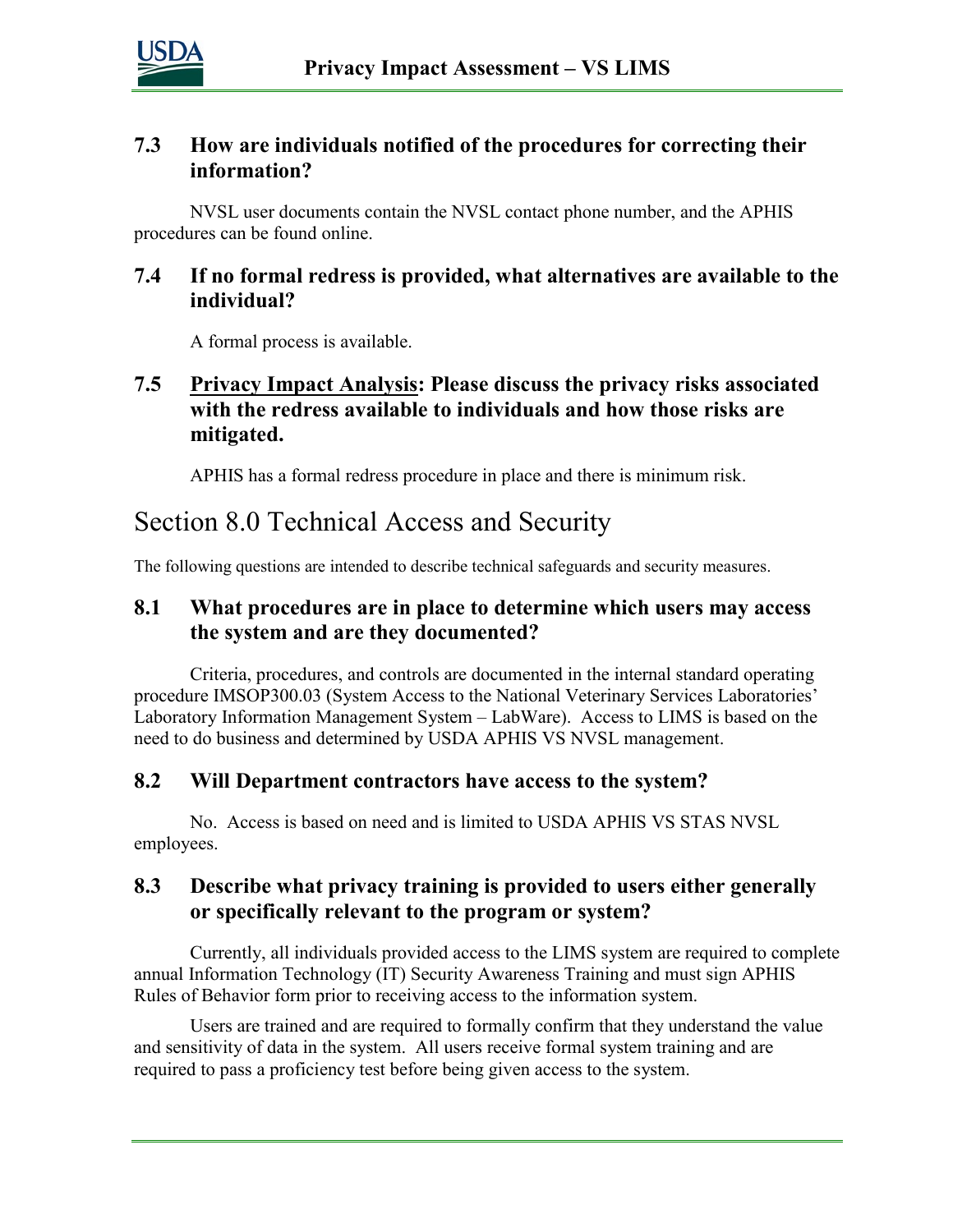

An information security warning banner must also be acknowledged and accepted before logging in to the system.

#### **8.4 Has Certification & Accreditation been completed for the system or systems supporting the program?**

This application has an Authority to Operate (ATO) letter dated May 10, 2017.

#### **8.5 What auditing measures and technical safeguards are in place to prevent misuse of data?**

Auditing is enabled both at the application and database level. Application-level auditing is defined by the vendor and enabled in the LIMS implementation. Database-level auditing is implemented and monitored according to internal SOP.

### **8.6 Privacy Impact Analysis: Given the sensitivity and scope of the information collected, as well as any information sharing conducted on the system, what privacy risks were identified and how do the security controls mitigate them?**

Unauthorized disclosure is identified as a security risk to the information collected. LIMS owner and support staff implement the agency recommended Management, Operation, and Technical controls necessary to mitigate this risk. The application of these controls is maintained annually and independently tested on an annual basis.

# Section 9.0 Technology

The following questions are directed at critically analyzing the selection process for any technologies used by the system, including system hardware and other technology.

### **9.1 What type of project is the program or system?**

The LIMS is a laboratory information system that tracks and saves test results on diagnostic samples received at the USDA APHIS VS STAS NVSL.

### **9.2 Does the project employ technology which may raise privacy concerns? If so please discuss their implementation.**

This application does not employ technology which may raise privacy concerns.

# Section 10.0 Third Party Websites/Applications

The following questions are directed at critically analyzing the privacy impact of using third party websites and/or applications.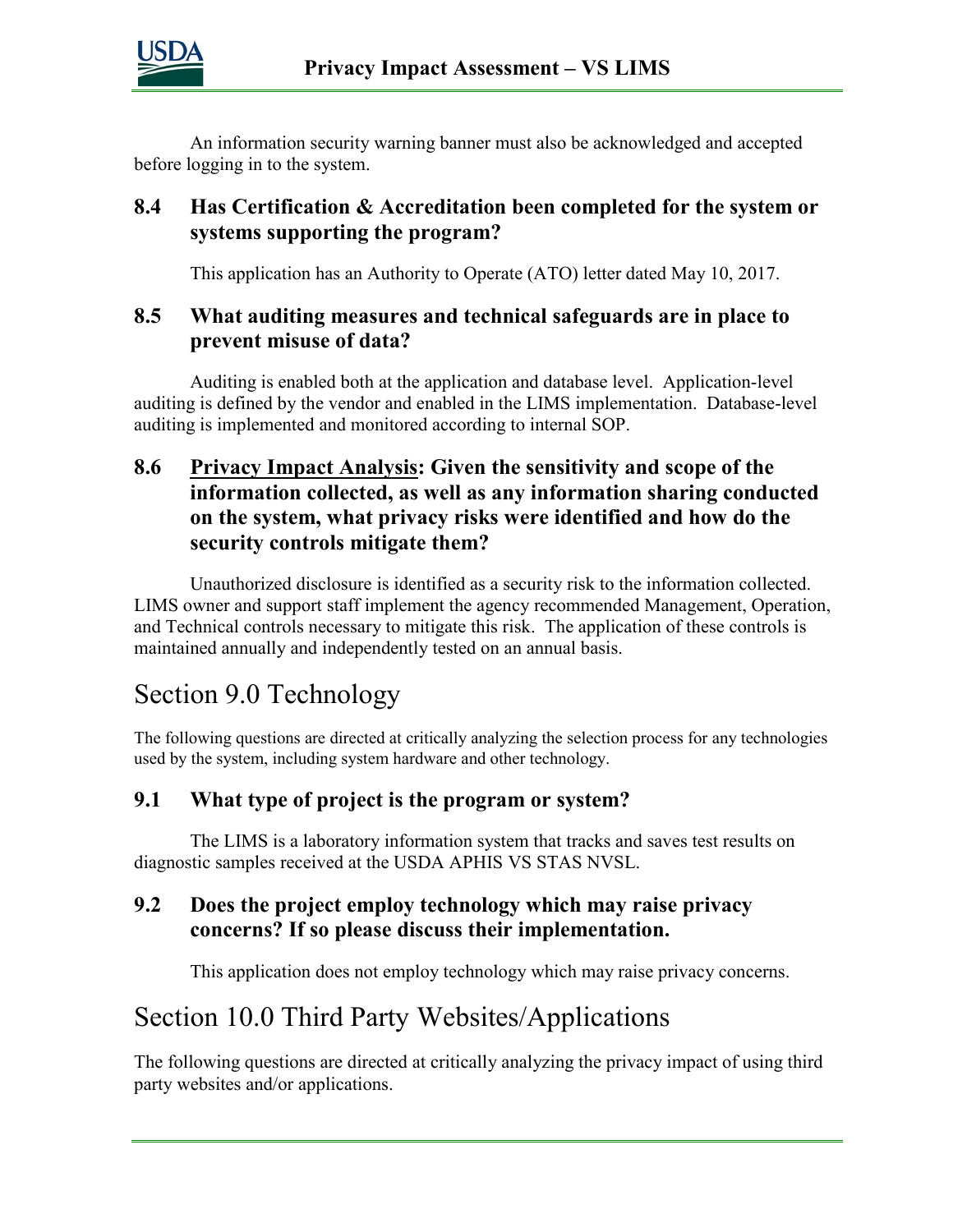

**10.1 Has the System Owner (SO) and/or Information Systems Security Program Manager (ISSPM) reviewed Office of Management and Budget (OMB) memorandums M-10-22 "Guidance for Online Use of Web Measurement and Customization Technology" and M-10-23 "Guidance for Agency Use of Third-Party Websites and Applications"?**

The ISSPM and System Owner have reviewed the memorandums.

### **10.2 What is the specific purpose of the agency's use of 3rd party websites and/or applications?**

There is no specific purpose of the agency's use of  $3<sup>rd</sup>$  party websites or applications. LIMS does not connect to, and makes no use of 3<sup>rd</sup> party websites or applications. NVSL, the business unit that owns LIMS, does make use of the 3<sup>rd</sup> party PacBio SMRT sequencing platform provided by Amazon GovCloud. There are no interconnections between LIMS and PacBIO. No PII is shared with and received from PacBio.

### **10.3 What personally identifiable information (PII) will become available through the agency's use of 3rd party websites and/or applications.**

None. LIMS does not connect to, and makes no use of  $3<sup>rd</sup>$  party websites or applications.

### **10.4 How will the PII that becomes available through the agency's use of 3rd party websites and/or applications be used?**

It will not be used. LIMS does not connect to, and makes no use of 3rd party websites or applications.

### **10.5 How will the PII that becomes available through the agency's use of 3rd party websites and/or applications be maintained and secured?**

It will not be maintained or secured. LIMS does not connect to, and makes no use of 3rd party websites or applications.

### **10.6 Is the PII that becomes available through the agency's use of 3rd party websites and/or applications purged periodically?**

No. LIMS does not connect to, and makes no use of 3rd party websites or applications.

### **10.7 Who will have access to PII that becomes available through the agency's use of 3rd party websites and/or applications?**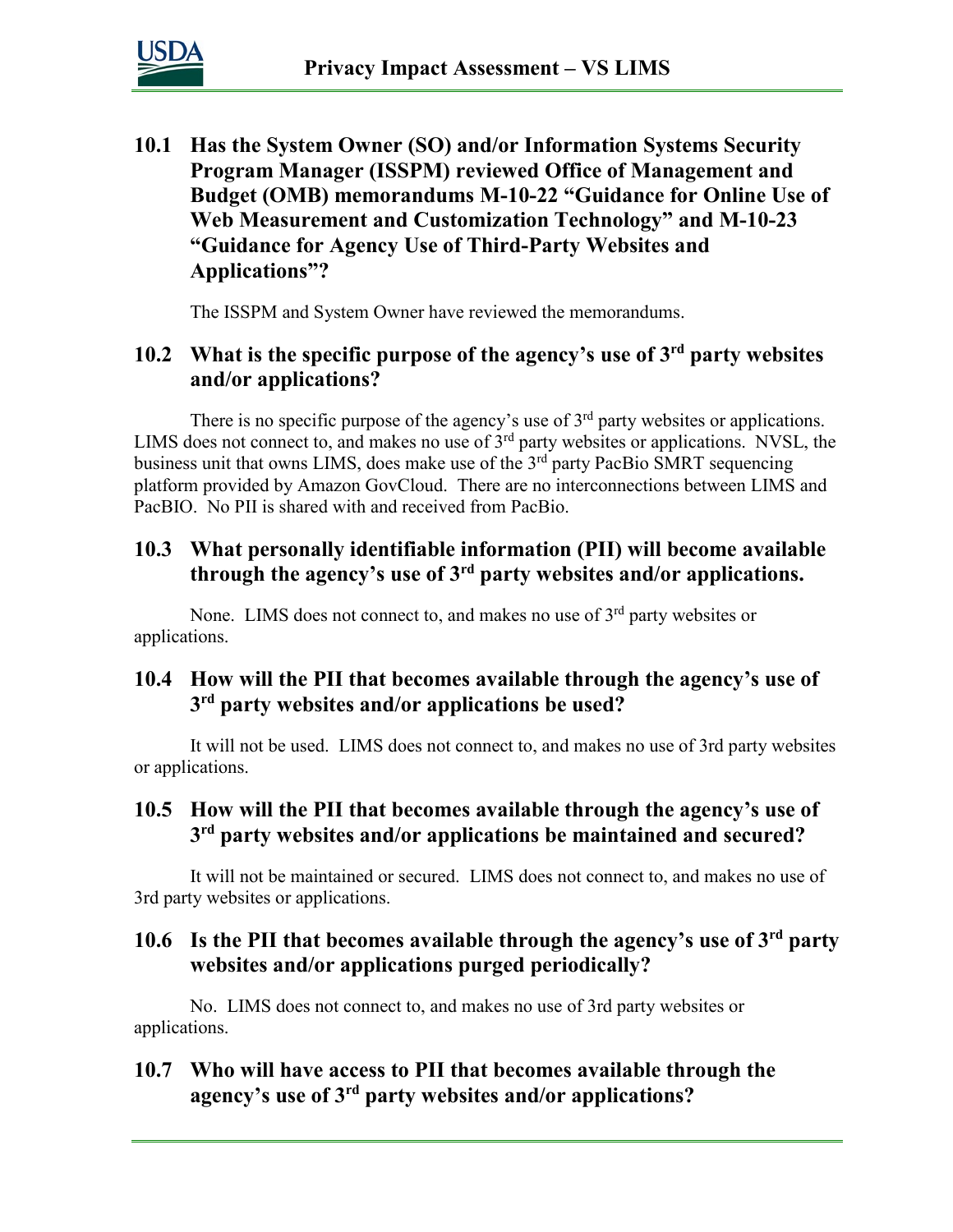

No one. LIMS does not connect to, and makes no use of 3rd party websites or applications.

#### **10.8 With whom will the PII that becomes available through the agency's use of 3rd party websites and/or applications be shared - either internally or externally?**

No one. LIMS does not connect to, and makes no use of 3rd party websites or applications.

### **10.9 Will the activities involving the PII that becomes available through the agency's use of 3rd party websites and/or applications require either the creation or modification of a system of records notice (SORN)?**

No. LIMS does not connect to, and makes no use of 3rd party websites or applications.

#### **10.10 Does the system use web measurement and customization technology?**

Not Applicable.

#### **10.11 Does the system allow users to either decline to opt-in or decide to opt-out of all uses of web measurement and customization technology?**

Not Applicable.

### **10.12 Privacy Impact Analysis: Given the amount and type of PII that becomes available through the agency's use of 3rd party websites and/or applications, discuss the privacy risks identified and how they were mitigated.**

None are identified or mitigated. LIMS does not connect to, and makes no use of 3rd party websites or applications.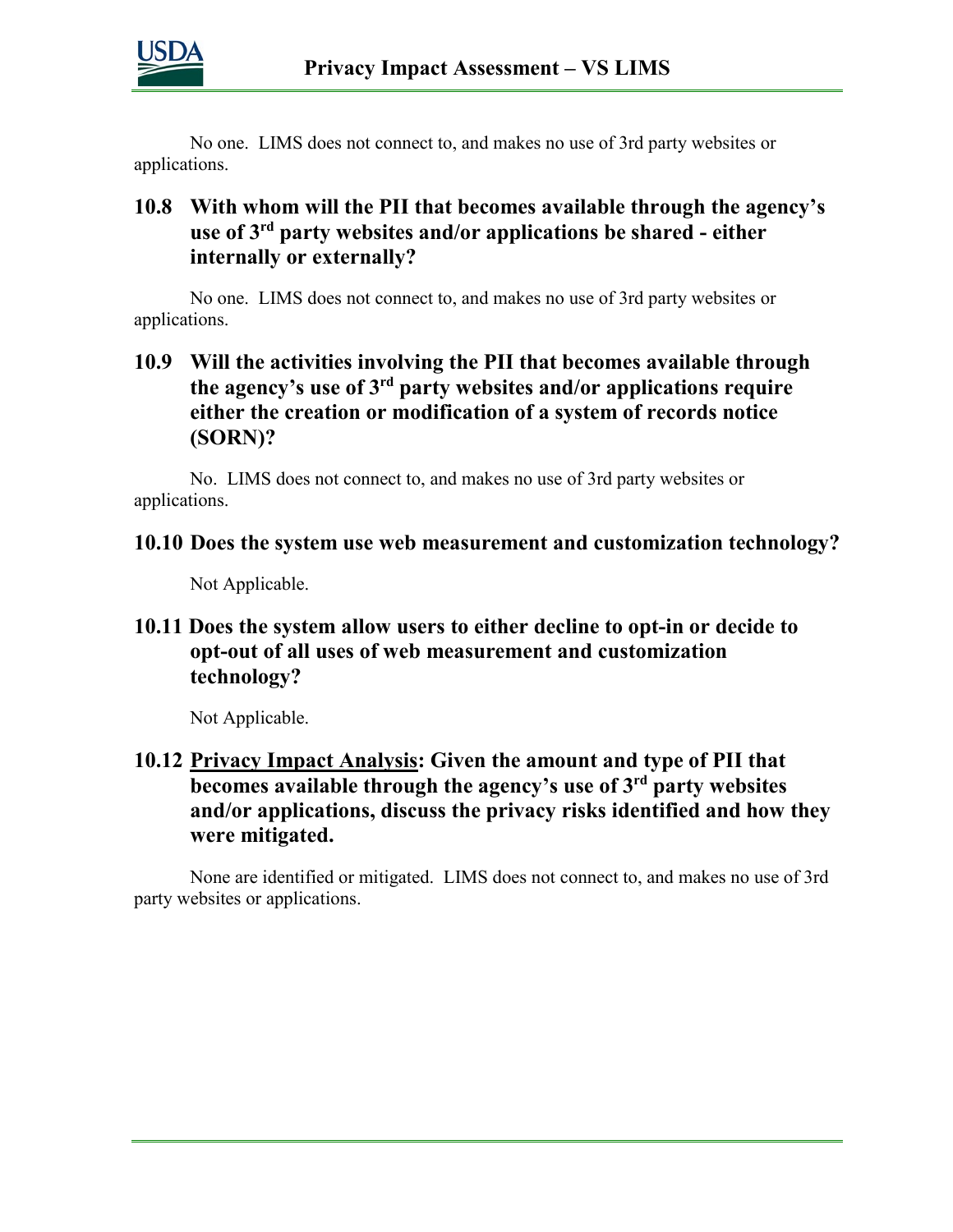

# Responsible Officials

Suelee Robbe Austerman Director, Diagnostic Bacteriology and Pathology Laboratory, VS D&B NVSL United States Department of Agriculture

Preston Griffin Information Systems Security Program Manager, MRP IT United States Department of Agriculture

Tonya Woods APHIS Privacy Officer United States Department of Agriculture